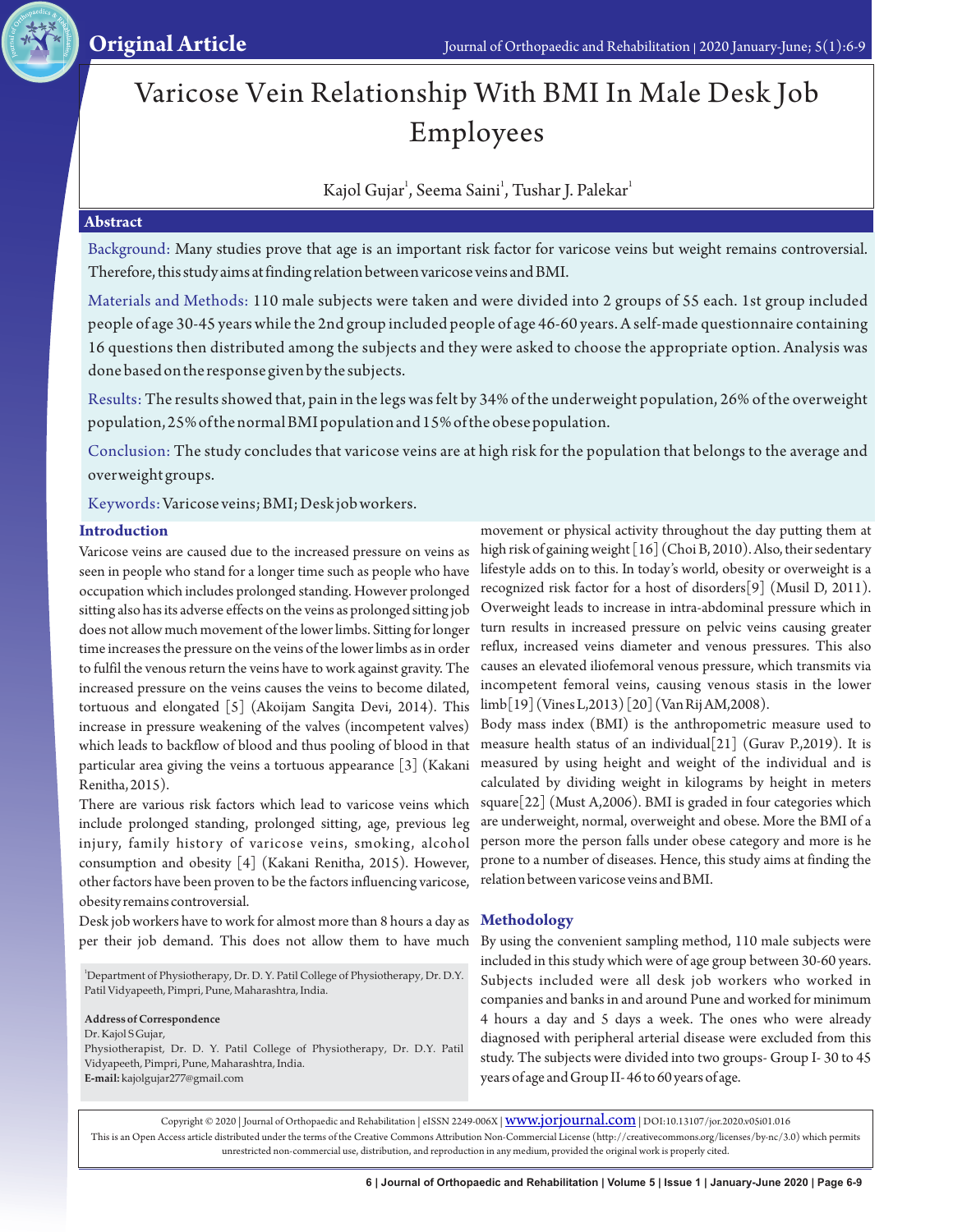| Table 1: The International Classification of adult underweight,<br>overweight and obesity according to BMI |                        |                                        |
|------------------------------------------------------------------------------------------------------------|------------------------|----------------------------------------|
|                                                                                                            | <b>BMI</b> ( $kg/m2$ ) |                                        |
| <b>Classification</b>                                                                                      |                        | Principal cut-off   Additional cut-off |
|                                                                                                            | points                 | points                                 |
| Underweight                                                                                                | < 18.50                | < 18.50                                |
| Severe thinness                                                                                            | < 16.00                | < 16.00                                |
| Moderate thinness                                                                                          | $16.00 - 16.99$        | $16.00 - 16.99$                        |
| Mild thinness                                                                                              | $17.00 - 18.49$        | $17.00 - 18.49$                        |
|                                                                                                            | $18.50 - 24.99$        | $18.50 - 22.99$                        |
| Normal range                                                                                               |                        | $23.00 - 24.99$                        |
| Overweight                                                                                                 | $\geq$ 25.00           | $\geq$ 25.00                           |
| Pre-obese                                                                                                  | $25.00 - 29.99$        | $25.00 - 27.49$                        |
|                                                                                                            |                        | 27.50 - 29.99                          |
| <b>Obese</b>                                                                                               | >30.00                 | $\geq 30.00$                           |
| Obese class I                                                                                              | $30.00 - 34.99$        | $30.00 - 32.49$                        |
|                                                                                                            |                        | $32.50 - 34.99$                        |
| Obese class II                                                                                             | $35.00 - 39.99$        | $35.00 - 37.49$                        |
|                                                                                                            |                        | $37.50 - 39.99$                        |
| Obese class III                                                                                            | >40.00                 | >40.00                                 |
| Source: Adapted from WHO, 1995, WHO, 2000 and WHO 2004                                                     |                        |                                        |

# **Procedure**

A Self-made questionnaire and assessment proforma were prepared and validated by 5 experts and a final questionnaire was made which included 16 questions based on the common sign and symptoms of varicose veins and some of the risk factors that lead to varicose veins. This questionnaire was then distributed among the subjects and each question was explained to them individually along with the brief idea of the disease.They were then asked to fill the details in the proforma and choose the appropriate option in the questionnaire.

#### **Proforma**

Sample No.: \_\_\_\_\_ Date:  $\frac{1}{2}$  /

Name:

Age:

Gender:

Contact Number:

Address:

Occupation:

Height (cm):

Weight (kg):

BMI:

Duration of years working in this profession:

No. of days working per week:

| <b>Questionnaire</b>                                            |                                                   |
|-----------------------------------------------------------------|---------------------------------------------------|
|                                                                 | TO IDENTIFY THE RISK FACTORS OF VARICOSE VEINS IN |
| DESKJOB WORKERS                                                 |                                                   |
| 1] For how many hours do you attain a sitting position at work? |                                                   |
| $a) > 8$ hours                                                  | c) $6-4$ hours                                    |

| $u/r$ onouro   | $\mathbf{v}$ , $\mathbf{v}$ and $\mathbf{u}$ |
|----------------|----------------------------------------------|
| $b)$ 8-6 hours | $d$ < 4 hours                                |

|        | 2] Do you take any break during your working hours? |
|--------|-----------------------------------------------------|
| a) Yes | $b)$ No                                             |

3] If yes, how many breaks do you take in between your working hours?

| a) >4 breaks  | c) 2-3 breaks   |
|---------------|-----------------|
| b) 3-4 breaks | $d)$ 1-2 breaks |

4] What is the duration of your break?

a)  $>45$  minutes c) 15-30 minutes b) 30-45 minutes d) 15 minutes

5] What do you prefer during your break time?

a) walk c) stand b) stretch (calf) d) sit

| 6 How often do you exercise? |               |
|------------------------------|---------------|
| a) Never                     | c) Frequently |
| b) Sometimes                 | d) Always     |

7] How much amount of water do you consume per day?

| a) $2.5$ liters | c) $1.5$ liters |
|-----------------|-----------------|
| b) 2 liters     | d) 1 liter      |

8] How often do you consume alcohol or smoke? a) Never c) Frequently

b) Sometimes d) Always

9] Do you experience pain in your legs? a) Never c) Frequently b) Sometimes d) Always

10] Do you see any visible veins in your legs (calf)? a) Yes b) No

11] If yes, do you feel itching around these veins? a) Never c) Frequently b) Sometimes d) Always

12] Have you experienced any swelling in your ankle during the last 6 months to 1 year? a) Never c) Frequently

b) Sometimes d) Always

13] Do your legs feel heavy after prolonged sitting or get easily fatigued while performing any activity? a) Never c) Frequently b) Sometimes d) Always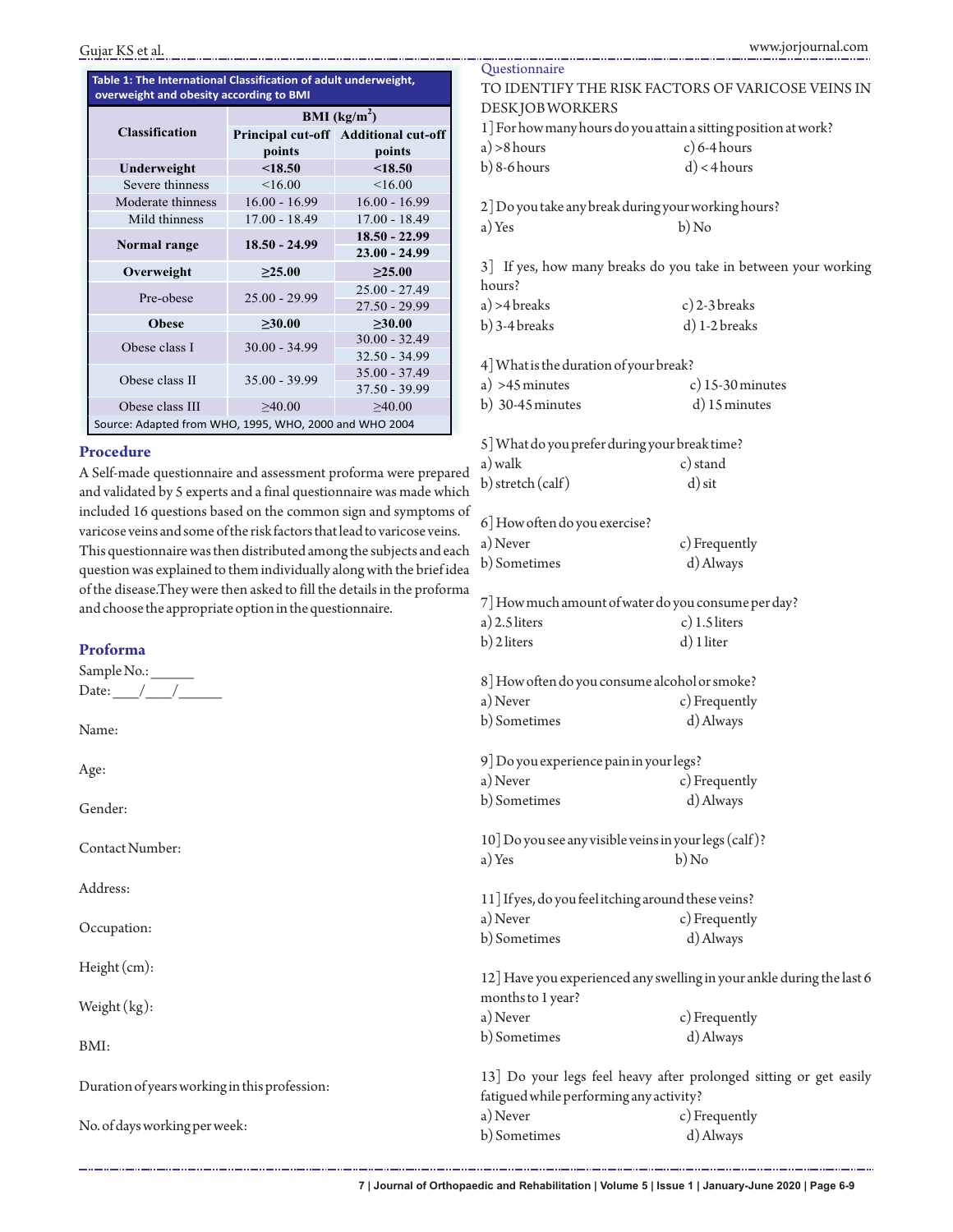| 14 Do you experience cramps in your legs at night? |               |
|----------------------------------------------------|---------------|
| a) Never                                           | c) Frequently |
| b) Sometimes                                       | d) Always     |

15] Do you have knowledge about varicose veins? a) Yes b) No

16] If yes, what precautions do you take for the same?

## **Results**

 $\cdot$  Graph 1-

Interpretation-

Graph 1- The graph shows that, pain in the legs was experienced by 34% population who were underweight, 26% population who were



overweight, 25% of population who had normal BMI and 15% population who were obese.

## **Discussion**

Varicose veins is a chronic venous disorder that results due to overpressure on the veins of the lower extremities which makes the veins dilated, tortuous and elongated and the valves incompetent leading to pooling of blood in the lower extremities [5] (Akoijam Sangita Devi,2014). As discussed earlier, obesity remains a controversial factor as a leading cause of varicose veins, this study aims at finding a relation between BMI and varicose veins.

According to a study done by Bongkyoo Choi in 2010, stated that; obesity, an excess of body fat is recognized as a serious public health issue in general population and among workers.It has also been documented as key risk factor leading to many chronic diseases such as hypertension, coronary heart disease, osteoarthritis, dyslipidaemia, Type II diabetes and some cancers as well as increased mortality.

Overall increase in body weight leads to increased pressure on the veins of the lower extremities thus increasing the risk of varicose veins in these individuals[13] (Vlajinac HD,2013). Obesity arises from change in environmental and health behaviour rather than from changes in the genes [16] (Choi B,2010). Lifestyle also acts as the leading cause of obesity in general population. The working population who attain a sitting position for longer hours as per their

job demands are more prone towards obesity as lack of work-related physical activity seems to be a prime suspect in the growth of obesity [16] (Choi B,2010).

As we have discussed earlier about effects of obesity on the body and that obesity is the leading factor for many diseases, this study aims at finding relation between varicose veins and BMI. According to our study it was found that the population belonging to the average and overweight BMI group is at greater risk of developing varicose veins. Therefore, this study states that, increase in BMI is an important risk factor that can lead to varicose veins and is also an aggravating factor in already diagnosed cases.

This study has its limitations as the sample size taken for carrying out this study was less also assessment of varicose veins was subjective and only male population was included in this study. A further detailed study can be carried out on the preventive measures that can be taken in this population to reduce varicose veins, taking into account the numerous risk factors that lead to it and emphasizing obesity as the leading risk factor.

# **Conclusion**

This study concludes that BMI and varicose veins are interrelated and due to their longer sitting hours and lack of work-related physical activity, increase in BMI is also the leading cause of varicose vein development in male desk-job workers.